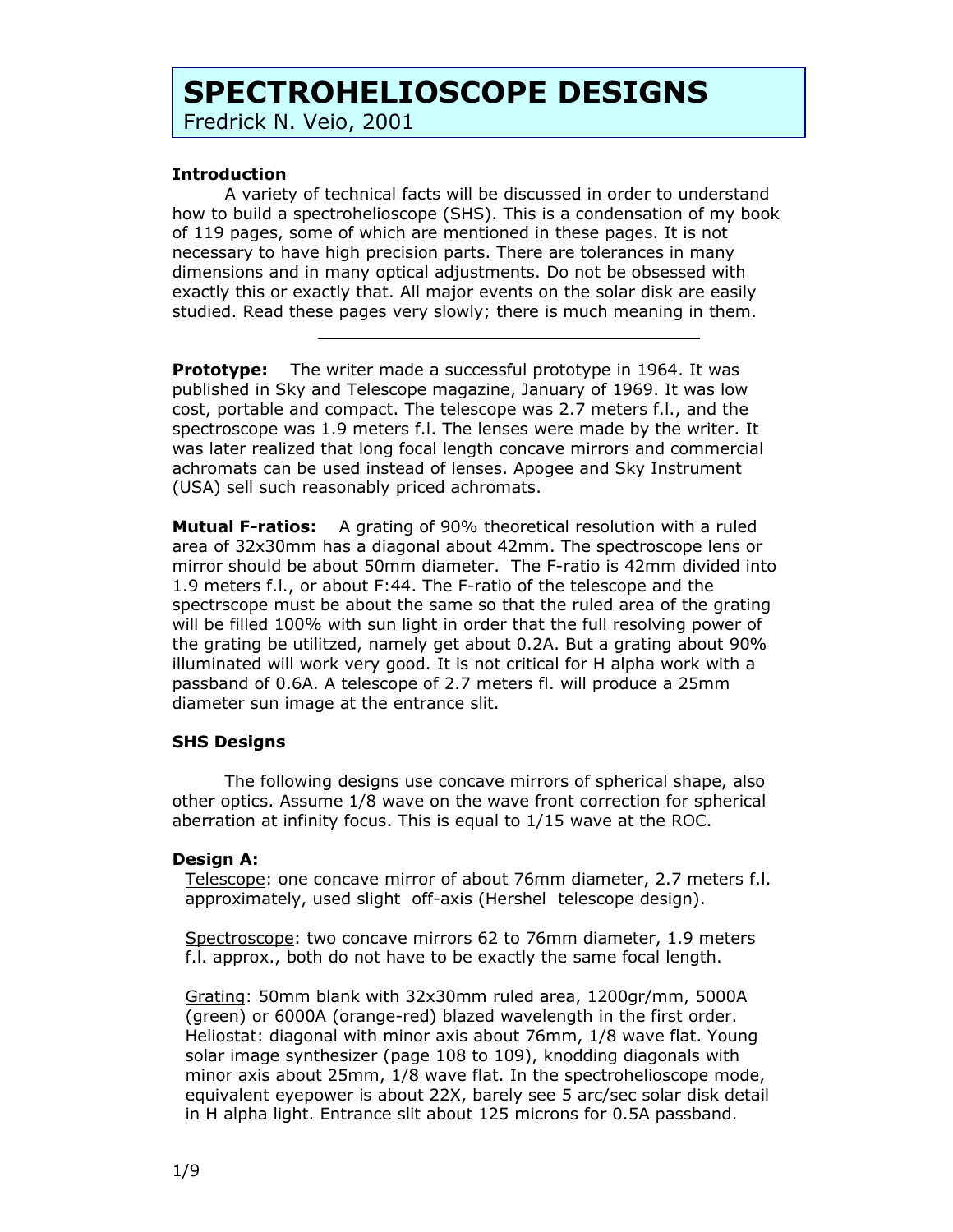#### **Design B:**

Telescope: about 80/1300 to 90/1300mm achromat, used with a 2X Barlow (-250mm f.l., or more so). Even an 80/1000mm achromat with an adjusted 2.5X Barlow is workable.

Spectroscope: two concave mirrors 62 to 76mm diameter, 1.9 meters fl.

Grating: 32x30mm ruled area, 1200 gr/mm. Heliostat: 80 to 90mm minor axis diagonal. Young synthesizer. SHS mode, about 22X eyepiece, 5 arc/sec detail. Slits 125 microns.

### **Design C:**

Telescope: about 80/1300mm achromat with 2X Barlow.

Spectrosocpe: one single concave mirror, spherical shape, about 150 to 160mm diameter, about 1.9 meters f.l.(Ebert design). Young synthesizer. SHS mode, 22X, 5 arc/sec detail. Slits 125 microns. Other optical variations are possible too. Keep the focal lengths as long as possible.

- Notes: 1. Concave mirrors about F:25, used slightly off-axis, will give a sharp image. Reference: *Sky and Telescope* magazine, September, 1958. As long as the off-axis aberrations are within the Airy disk itself, this gives the almost equivalent of using the concave mirror on-axis.
	- 2. All concave mirrors and achromats should be evaluated using a Ronchi test to be sure that spherical aberration is 1/8 wave or better. Willmann-Bell sells Ronchi rulings on stiff film, 50x50mm, three spacings (65, 85, 133 lines per 25mm). Each is \$3.50. Mount it on a piece of good quality optical window glass about 50x50mm, flat about 99% is all right with tape. Three dark bands across the full diameter of the optics is 1/8 wave, which is excellent. If the ends of the bands are hooked (turned edge), just stop down the optic a bit, not critical. Edmund Scientific sells glass Ronchi rulings but they are more expensive.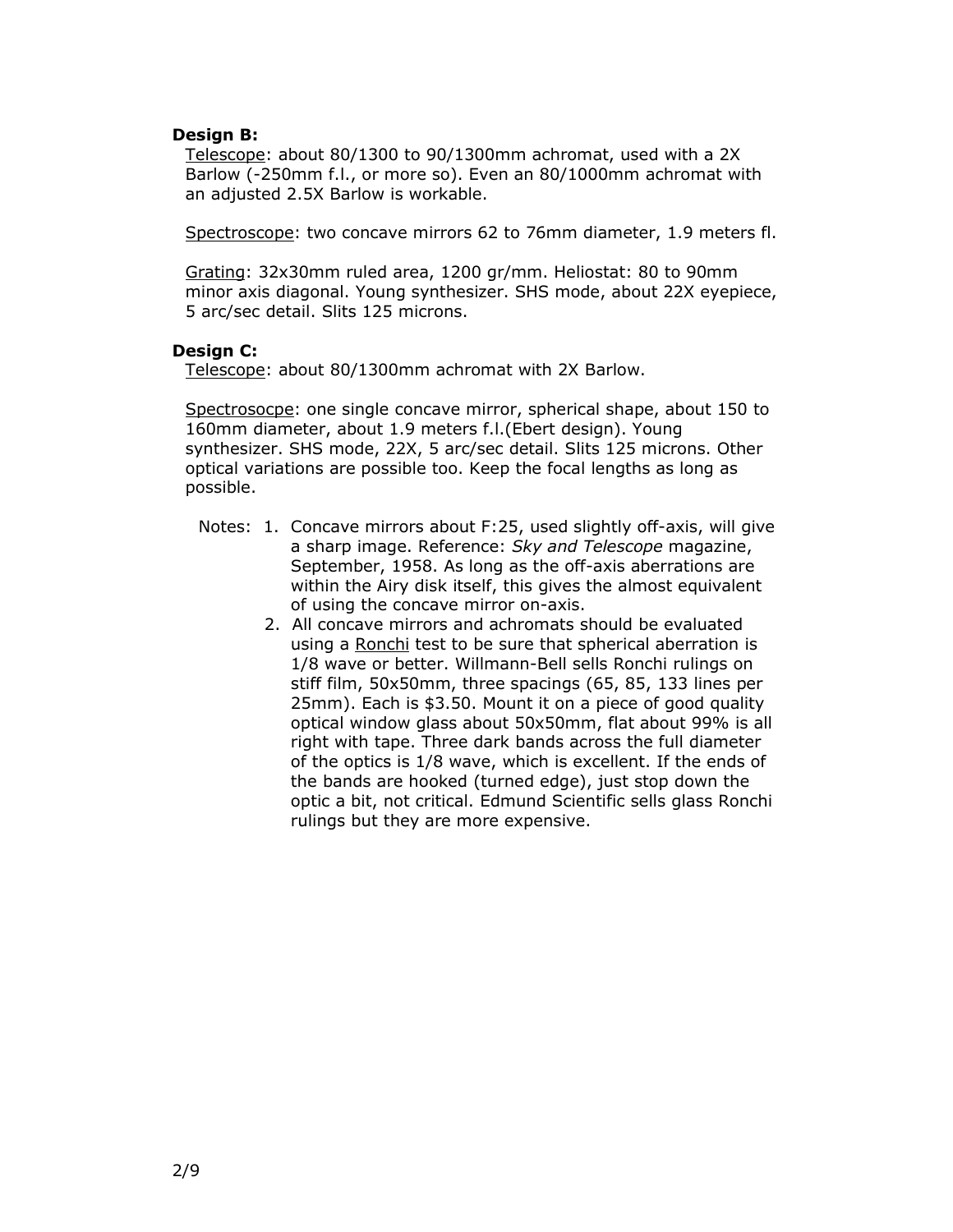## **Design Factors**

Eyepieces: Regular telescope eyepieces will not be necessary, namely about 6mm to 25mm f.l., give much too much power, washing out any solar disk detail in a SHS mode. Short f.l. achromats or single element lenses will be quite satisfactory. For the SHS mode, use about 112mm to 135mm fl. A telescope of 2.7 meters f.l. divided by 125mm f.l. eyepiece gives 22X eyepiece for the solar disk. Shorter f.l. eyepieces, say about 50mm f.l., give too much power, washing out the solar disk detail by lowering the contrast too much. For the spectroscope mode, use about 45 to 60mm f.l., eyepiece. The solar spectrum will be seen visually in very fine detail in the first order. Tilt the grating to the second order and finer detail will be seen easily. Small achromats are favored over single element lenses because the quality is usually better, no scratches or chips, whatever. A diameter about 25mm is sufficient. The low cost achromats do not have to be tested for spherical aberration in most cases because narrow solar beams of sunlight pass through them to the eye. Short fl. achromats have about one wave of spherical aberration across the full diameter of the optic (page 83).

Resolution on the Solar Disk Detail depends upon the diameter of the solar image on the entrance slit and on the width of the entrance slit. Using a 2.7 meter fl (giving a 25mm sun image) and an entrance slit of 125 microns:

Average Resolution = slit width/ sun image  $x$  1900 arcsec

 $= 0.125$ mm slit/ 25mm sun x 1900 arcsec

 $= 10$  arcsec

The true resolved solar disk detail depends also upon the shape and the brightness or darkness (flare or filament) of the detail in H alpha light. Expect about 5 arcsec for conspicuous detail and about 10 arcsec for fainter detail.

Field of view: The field of view of a SHS for the solar disk is limited by the mechanical and optical design of the solar image synthesizer. For example, a sun image of 25mm (30 arc/min) with an entrance slit of 25mm length and the up/down motion of the sun image by the Young synthesizer of about 12mm gives a field of view of 30 arc/min by 15 arc/min of the sun. The whole sun will not be seen at one time with a SHS in most cases. Must keep the up/down motion to a minimum to avoid a vibration problem. Do not directly compare a SHS with other solar H alpha filter systems.

Seeing: The atmosphere seeing averages about one arc/sec. The visual SHS shows about 5 arc/sec for the solar disk. This is why a compact SHS works good most of the time. Also why other H alplha filters perform good too. Seeing scale from Sky and Telescope about 40 years ago: excellent, 1/4 arc/sec; good, 1/2 arc/sec; average, one arc/sec; fair, 2 to 3 arc/sec; bad, 5 arc/sec or worse.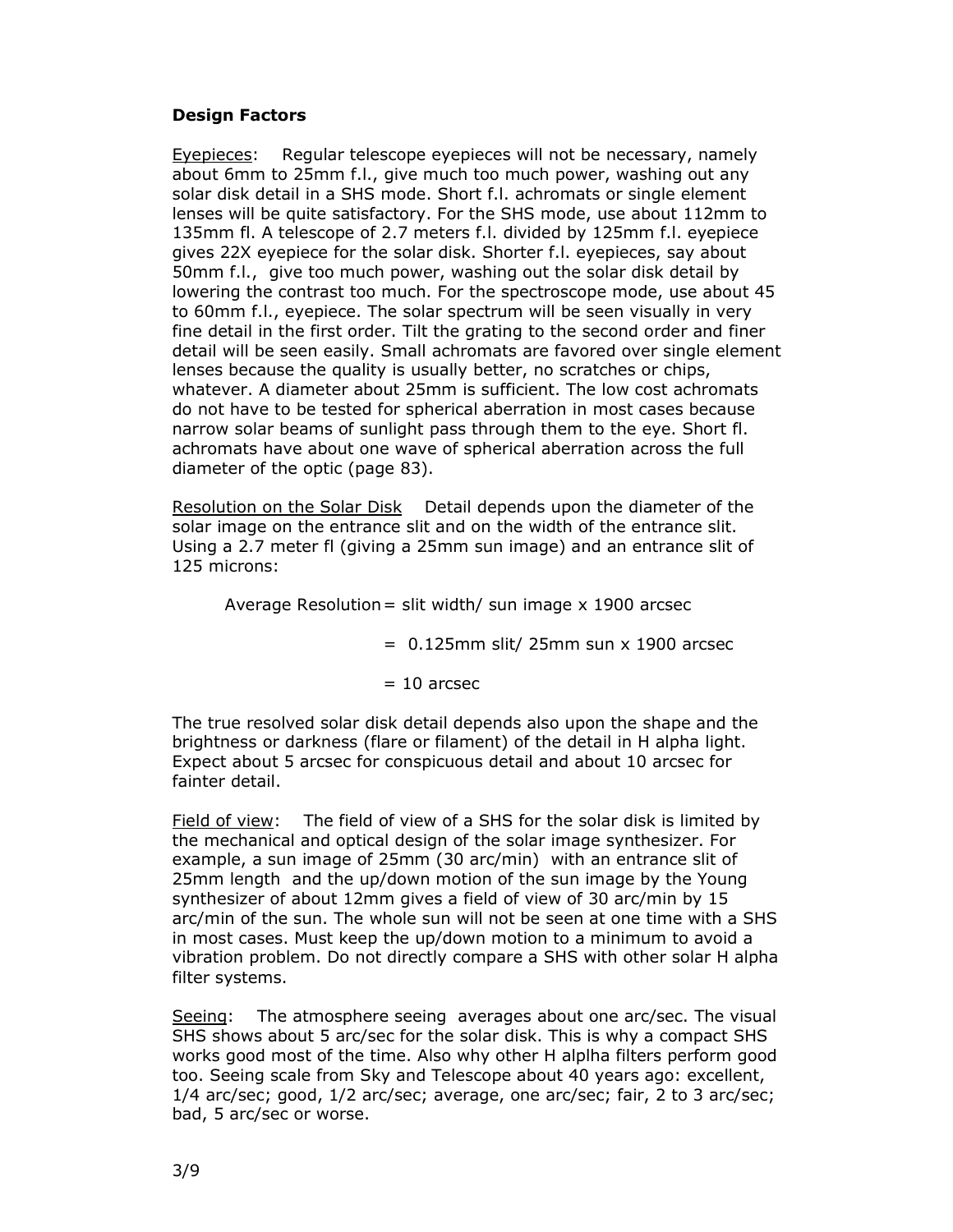Heliostat: A single flat mirror for the reflection system will need a RA total gear reduction about 2100:1 with a one revolution per minute motor. Latitude about 38 degrees. A two mirror coelostat mirror system will need 2880:1 gear ratio (page 95).

Dawe's limit: Dawe's limit,  $D = 4.54/$ aperture in inches, is for two close stars barely resolved. For sun spots Dawe's should be modified to about D s = 2.2/aperture, barely solved spot detail. For easily resolved spot detail,  $D$  s = 4.4/aperture. That is why small to medium sized telescopes give good, or better, views of the sun spots in average seeing. Read chapter in the book Amateur Astronomers Handbook by J. Sidgwick.

Sources for gratings: Excellent gratings of 90% theoretical resolution can be obtained from Richardson Grating Laboratory and Diffraction Products, Inc., both in the USA, and also from Jobin-Yvon of France. The latter company has offices in Germany, Italy, the Netherlands, Great Britain, USA and Japan. Diffraction Products is about 10% less expensive. A few companies sell gratings of 45% theoretical resolution. They are not recommended for a SHS. They are acceptable for a small to medium spectroscope.

For example, with a 32x30mm ruled area grating, 1200 gr/mm and 90% theoretical resolution, get about 0.2A resolved in the first order. With a grating same size and 45% theoretical resolution, get about 0.4A resolved. The H alpha line has a dark core of 0.6A for a desired passband of 0.6A, and the grating should resolve about two to three times better than that, namely about 0.2A. The red of the first order over laps the violet of the second order. And the red of the second order over laps the violet of the third order. The over lapping of the orders prevents visually using the H alpha line in the second order in an efficient manner.

Grating resolution: The resolving power of a grating depends upon the width of the ruled area, grooves/mm and the order. So a 32mm ruled width x 1200 gr/mm x first order equals about 38,000 total lines. Divide the H alpha line (6563A wavelength) by 38,000 lines gives about 0.2A resolved spectral detail in the first order, or about 0.1A in the second order. You want the grating to have about three times better resolution than the passband employed. A grating 32x30mm ruled area costs about \$350; 50x50mm area, about \$500 or more.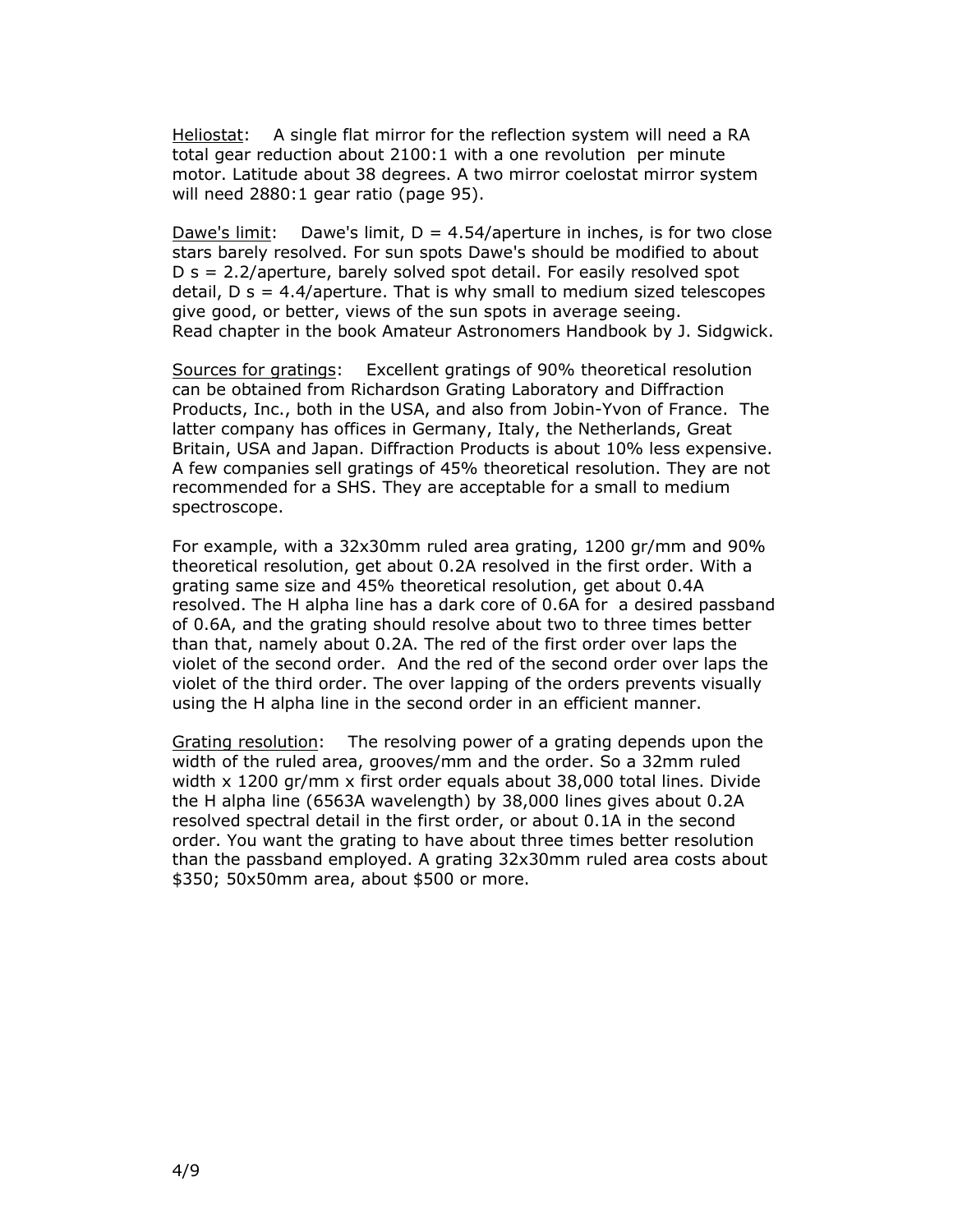Linear dispersion: The linear dispersion of a grating defines how long the solar spectrum is stretched. Examples from the violet to the red in the first order as follows. Grating 1200gr/mm.

| <b>Spectrometer</b><br><b>Focal Length</b> | Linear<br><b>Dispersion</b> | <b>Spectrum</b><br>Length | H alpha<br>0.6A Pass | Na, He,<br>0.1A Pass |
|--------------------------------------------|-----------------------------|---------------------------|----------------------|----------------------|
| (meters)                                   | (A/mm)                      | (meters)                  | (microns)            | (microns)            |
| 1.9                                        | 4                           | 1.0                       | 150                  | 25                   |
| 1.0                                        | 8                           | 0.50                      | 75                   | 12                   |
| 0.5                                        | 16                          | 0.25                      | 37                   | 6                    |

In the second order (green) the linear dispersion is about 2.5 times higher, and the solar spectrum is about 2.5 times longer. The dispersion is not linear at higher orders.

A spectroscope with high linear dispersion (4A/mm) is needed to measure visually the dark core width of the spectral lines. Second order is used too. The passband to have good contrast on the solar disk: H alpha, 0.6A; green Mg, yellow Na and He, 0.1A; violet H and K lines, 3A. The human eye has poor sensitivity to violet light; must use photography or CCD. The cones of the retina are about 1.5 to 2.0 microns diameter. Film resolves about 5 micron lines. CCD pixels have about 10 microns square. The human eye works very good.

Synthesizer and Spectroscope: There are many solar image synthesizers, and each has various advantages. They can be classified into two groups: fixed slits and moving slits. With fixed slits you can use almost any optics in the spectroscope. With moving slits you must in most cases use a positive meniscus lens shape for the spectroscope in order to remove scatter light off of the lens surfaces. Sometimes a plano-convex lens is good. Just tilt the lens to the side to throw the scattered light to the side. Pick the wrong synthesizer with the wrong optics, and you will not have a properly functioning SHS. For the sake of simplicity, the Young synthesizer is recommended in the discussed SHS designs. The synthesizer mounting floats on three thin rubber pads. Also the moving parts are balanced to remove vibrations. The Young synthesizer properly made will work excellent.

Grating mounting: Some basic shop tools are needed to make all the parts for the SHS. Use common materials as wood, plastic, nuts and bolts, pieces of metal, lots of common sense. The grating mount does not require precision parts. The surface of the grating does not have to be exactly in line with the up/down axis of movement. The orientation of the grooves does not have to be exactly horizontal to the ground. Grooves of the grating and the slits do not have to be exactly parallel to each other. Not that critical at all. The grating must be tilted with a lever system, or a worm and gear, because tilting by manual means is too delicate.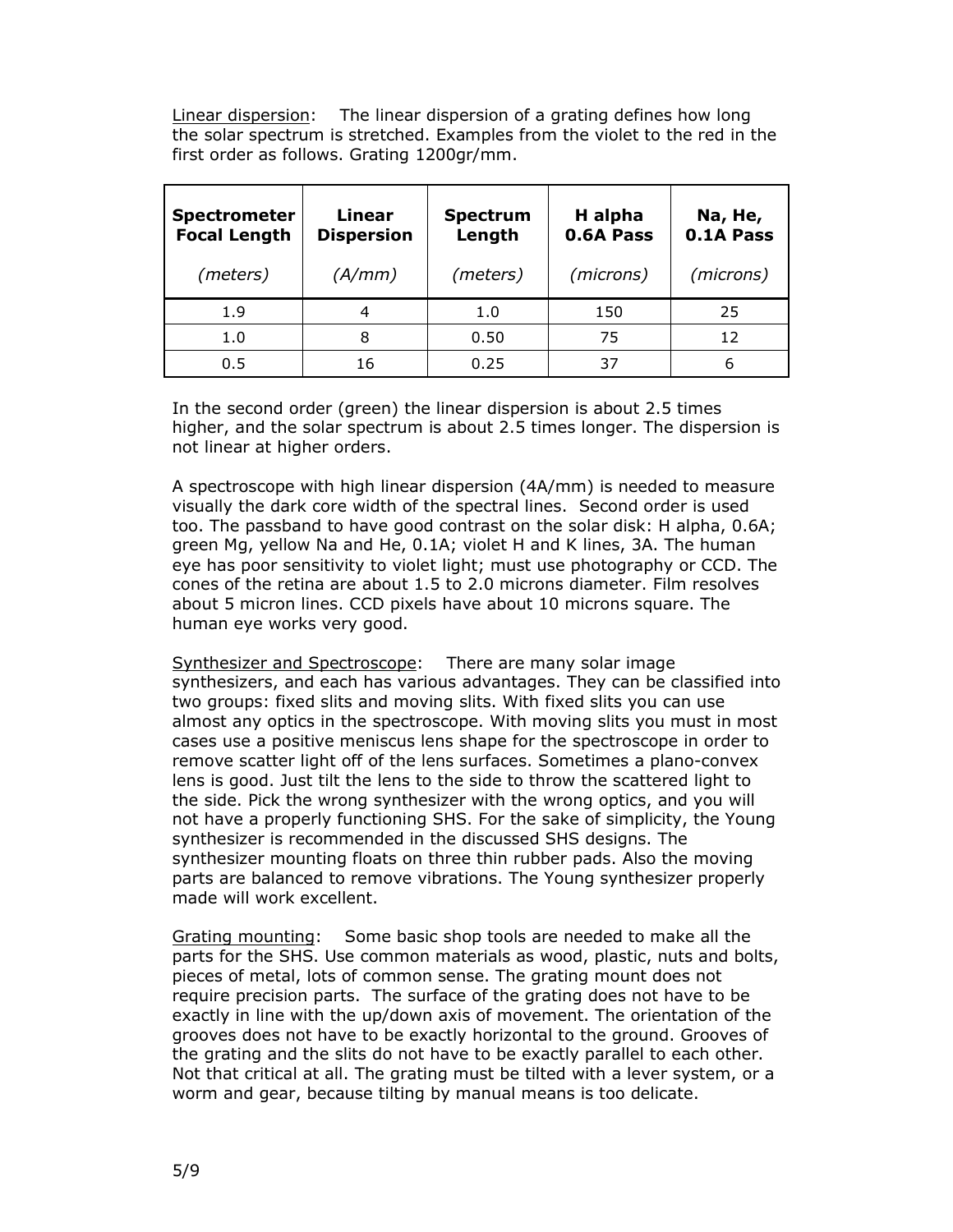Never touch the bare surface of the grating. Never clean it. Never breathe on it to remove dust. Have the grating surface mounted downward so that dust will not settle on the surface. Rarely let others handle the grating. Almost always the owner of the grating holds it, snugly with the fingers never too tight, or too soft, lest the grating slip to the ground.

Spectroscope Slits: Do not try to make the slits for the spectroscope. You can use blades from a pencil sharpener, about 20mm long. Single edge razor blades are good. The edge of the slits do not have to be perfectly straight. The slits do not have to be exactly parallel to each other. For example, one end of the entrance slit can be about 120 microns wide and the other can be about 130 microns wide. Not critical at all. For the H alpha passband, you do not need exactly 0.5A. A tiny bit more or less will cause no problem. The slits do not have to be sharp, can be dull sharp.

To adjust the slits, have one blade fixed. The other blade is moveable with finger pressure. Firstly close the two blades a bit tight. Hold the mounted slits up to a light bulb. Look through the closed slits towards the light. Adjust one blade until it barely lets the light through the slit. This is about 10 microns in width. Move the blade a bit more so that the light comes through easily. This will be about 25 microns width. The 10 microns is best for the spectroscope mode. For wider slit widths, use metal shims, whatever, to get about 125 microns for H alpha at about 0.5A passband. The entrance and the exit slits do not have to be exactly the same. They also do not have to exactly in line with each other.

Vibrations: If the Young synthesizer vibrates about 10 microns and the slits are about 125 microns wide, you do not have a problem. If the synthesizer mount vibrates about 50 microns, the solar image will be slightly blurred. So just get rid of the vibration about 99%.

Air-Current Wall: The wall can be made of thick paper, thin metal or thin wood. It has two openings to let the sun light pass to and from the grating. Each opening has a thin optical window over it. Distance of the wall from the synthesizer is not critical. About 100mm is good. The wall prevents weak air currents to move inside the spectroscope box. The weak air currents can move the H alpha line at the exit slit and give an uneven appearance of the solar disk in H alpha light. Window glass can be flat to about two waves, about 2 to 3 mm thick, about 30mm diameter. Dimensions are not critical. The synthesizer slightly moves up and down, but the movement is enough to stir up currents in the front of the spectroscope box. Must use a wall.

Passband and focal length. For a given focal length of the spectroscope lens, there is a needed slit width in order to pass about 0.5A. A passband of 0.7A will have a bit lower contrast to solar details in H alpha light, and a passband of 0.8A a bit lower still. It is desired to have about 0.5A to 0.6A passband to maximum contrast to the solar details. This makes it easier to adjust the entrance and exit slits. Any slight variation of the slits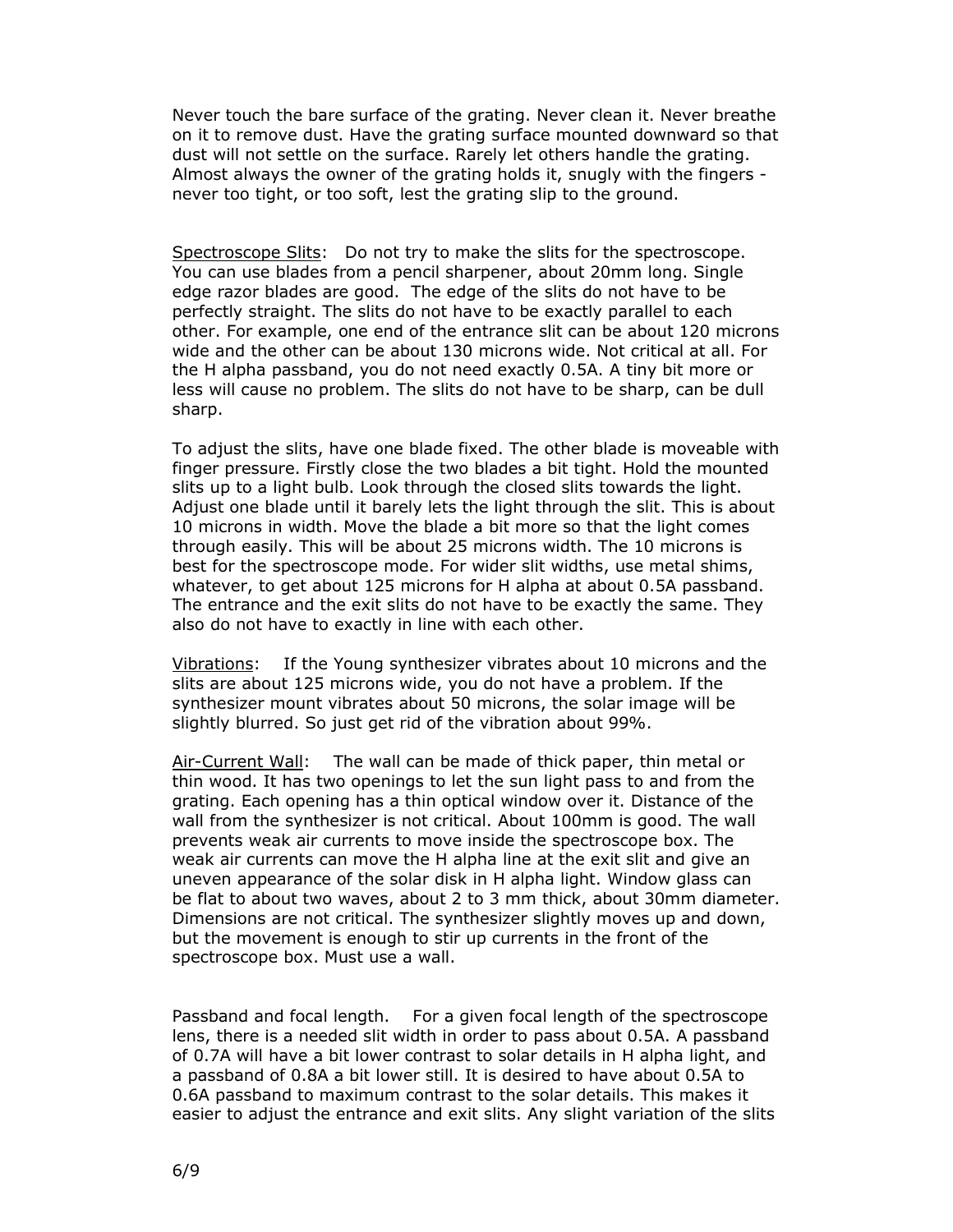will still even out the passband. It is not necessary to have exactly this or that passband.

Always use the first order of the grating for the H alpha line with the solar disk. The sun will be reasonably bright. Do not use the second order. Red and blue filters must be used to remove overlapping orders so selected. But the filter will diminish the light into the eye, resulting in a much less bright solar disk in H alpha light.Solar detail will be seen with difficutly or not at all.

Having the H alpha line pass exactly through the exit slit is not easy. You must use a lever system. But you can move the solar spectrum 99% with a lever system near the exit slit, and the last 1% with the line shifter as the H alpha tuner. Quite easy to do.

| <b>Spectroscope</b><br><b>Focal Length</b><br>(meters) | <b>Exit Slit</b><br>Width<br>(microns) | H Alpha<br><b>Passband</b><br>(Angstroms) |
|--------------------------------------------------------|----------------------------------------|-------------------------------------------|
| 1.90                                                   | 200<br>175<br>150<br>125               | 0.8<br>0.7<br>0.6<br>0.5                  |
| 0.85                                                   | 100<br>88<br>75<br>62                  | 0.8<br>0.7<br>0.6<br>0.5                  |

For a 1200 gr/mm grating, here is the equivalent passband and slit widths.

Other values can be interpolated for various focal lengths. An 1800 gr/mm grating will have the H alpha line 1.5 times wider. Therefore, the exit slits above will be 1.5 times wider for the same passband. It is obvious that a slight change of 25 microns can easily change the passband. So try to adjust with a passband about 0.5A to 0.6A range comprise, making it easier on your patience and nerves.

Barlow lens: The positon of the Barlow is easy to locate at the 2X position. Assume -500mm f.l. Find the exact focus of the primary mirror or achromat. Put the Barlow inward of the focus by 250mm.The Barlow will project the sun image 250mm beyond the primary focus, namely 500mm from the Barlow itself.

## **References and Order Addresses**:

*The Spectrohelioscope*, book by Veio. It is free on the Internet at: sunmil1.uml.edu/eyes/veio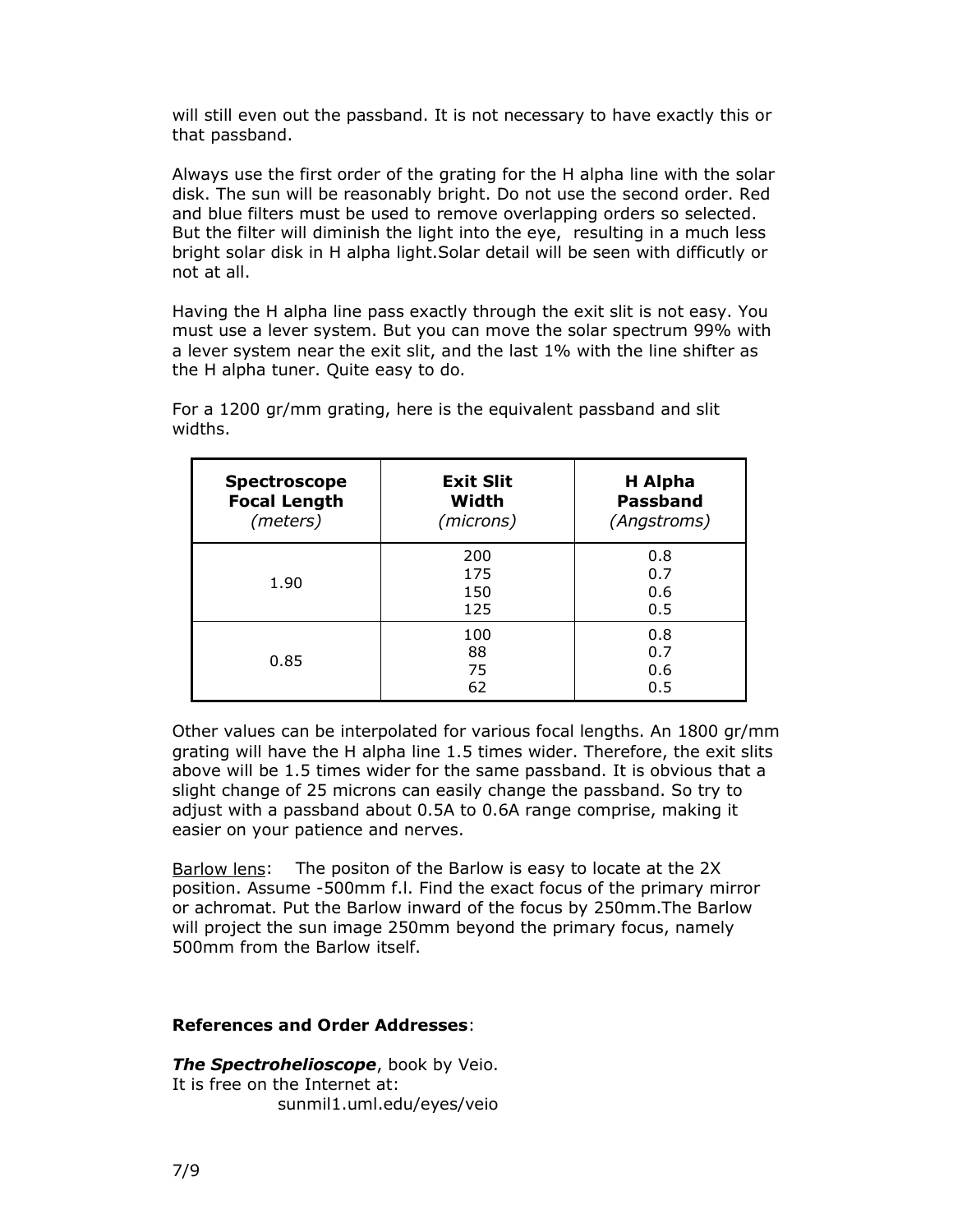Caution, one (1) after sunmil. Click on book.

 www2s.biglobe.ne.jp/~t-oni/shs Look at the upper right corner of home page. Click on spectrohelioscope.

**Diffraction Products**: All gratings in a catalog are listed with the blazed wavelength in the first order. For almost all SHS designs, you need a grating with 5000A or 6000A blazed wavelength for the first order.

 Diffracton Products, Inc. P. O. Box 645 Woodstock, IL 60098, USA

**Jobin-Yvon**: Home office and other details at

 Jobin-Yvon 16 - 18, rue du canal 91165 Longjumeau cedex, France

 http:// www.isainc.com email: isajyoem@aol.com

Offices in Germany, Italy, the Netherlands, Great Britain, USA and Japan.

**Newport Corporation**: The company makes an excellent Barlow lens with surfaces better than 1/4 wave spheroid for the full diameter. Two diameters are 25mm, about \$35, and 50mm, about \$80. Shipping costs are extra. Use a long negative focal length, about -250 to -500mm. An F:44 SHS has a beam of light about half or less of the full diameter of the Barlow, so this is equal to about 1/8 wave on the wavefront, excellent. (Plano-convave lens, BK-7, grade A, AR coating, order no. KPC064, - 500mm fl, 50mm diameter)

The company has many outlets in the world.

 Newport Corporation 1791 Deere Ave Irvine,CA 92606, USA

Get your FREE download of MSN Explorer at http://explorer.msn.com

To unsubscribe from this group, send an email to: spectrohelioscopes-unsubscribe@egroups.com